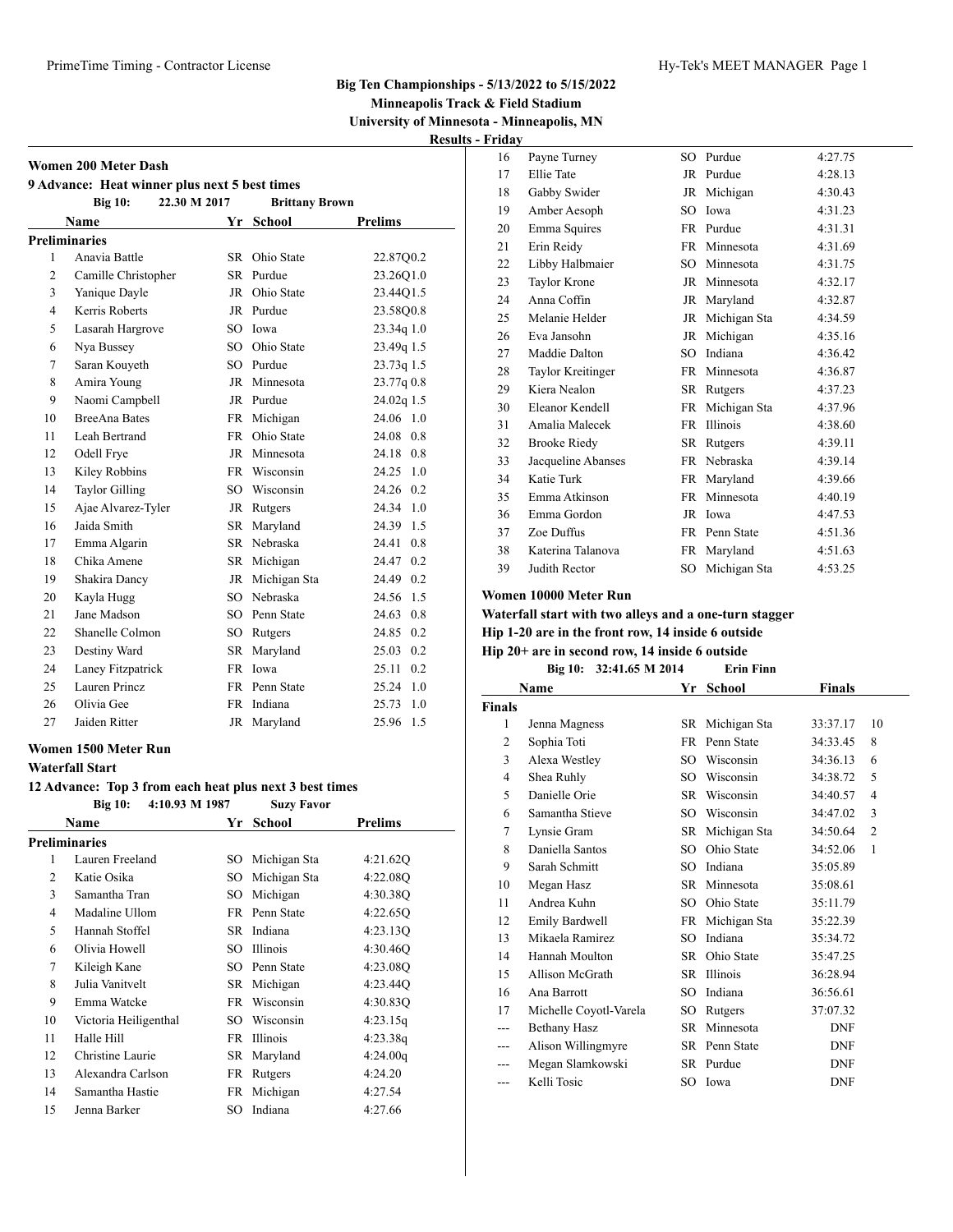**Minneapolis Track & Field Stadium University of Minnesota - Minneapolis, MN**

**Results - Friday**

| іхсэццэ - Гі іца |  |  |
|------------------|--|--|
|                  |  |  |

| <b>Women 400 Meter Hurdles</b> |                                               |     |                        |                |  |  |
|--------------------------------|-----------------------------------------------|-----|------------------------|----------------|--|--|
|                                | 9 Advance: Heat winner plus next 6 best times |     |                        |                |  |  |
|                                | 55.66 M 2016<br><b>Big 10:</b>                |     | <b>Alexis Franklin</b> |                |  |  |
|                                | Name                                          |     | Yr School              | <b>Prelims</b> |  |  |
|                                | <b>Preliminaries</b>                          |     |                        |                |  |  |
| 1                              | Erin Dowd                                     |     | SR Iowa                | 56.77Q         |  |  |
| $\overline{c}$                 | Bianca Stubler                                |     | SR Wisconsin           | 57.42Q         |  |  |
| 3                              | Abigail Schaaffe                              |     | FR Minnesota           | 57.74Q         |  |  |
| 4                              | K'Ja Talley                                   |     | SO Purdue              | 57.42q         |  |  |
| 5                              | Mariel Bruxvoort                              |     | JR Iowa                | 57.45q         |  |  |
| 6                              | Yasmin Brooks                                 |     | SR Penn State          | 57.57q         |  |  |
| 7                              | Payton Wensel                                 |     | SR Iowa                | 57.63q         |  |  |
| 8                              | Paige Magee                                   |     | SO Iowa                | 57.89q         |  |  |
| 9                              | Chanler Robinson                              |     | SO Ohio State          | 58.18q         |  |  |
| 10                             | Savannah Sutherland                           |     | FR Michigan            | 58.99          |  |  |
| 11                             | Anna Maria Leszczynska                        |     | JR Purdue              | 59.22          |  |  |
| 12                             | Nylah Perry                                   |     | FR Iowa                | 59.67          |  |  |
| 13                             | Reanda Richards                               | JR  | Rutgers                | 1:00.48        |  |  |
| 14                             | Lauren Fulcher                                | SO  | Michigan               | 1:00.75        |  |  |
| 15                             | Mabinty Kebe                                  | FR. | Ohio State             | 1:00.89        |  |  |
| 16                             | Kattiana Ealy-Pulido                          | JR  | Maryland               | 1:01.14        |  |  |
| 17                             | Kayla Vogt                                    | SO. | Minnesota              | 1:01.41        |  |  |
| 18                             | Karlie Moore                                  | SO. | Nebraska               | 1:01.60        |  |  |
| 19                             | Val Larson                                    |     | SR Minnesota           | 1:06.10        |  |  |
| ---                            | Logan Neely                                   |     | FR Illinois            | DO             |  |  |

# **Women Pole Vault**

# **Progressions: 3.83, 3.98, 4.08, 4.18, 4.23 +5cm**

|                | <b>Big 10:</b>       | 4.43m M 2017 | <b>Sydney Clute</b> |                   |     |
|----------------|----------------------|--------------|---------------------|-------------------|-----|
|                | Name                 |              | Yr School           | Finals            |     |
| Finals         |                      |              |                     |                   |     |
| 1              | Chloe Timberg        | FR           | Rutgers             | 4.28 <sub>m</sub> | 10  |
| $\overline{2}$ | Alexys Berger        | SO.          | Minnesota           | 4.28 <sub>m</sub> | 8   |
| 3              | Tori Thomas          | FR.          | <b>Illinois</b>     | 4.23m             | 6   |
| 4              | Hailey Zurich        | SO.          | Penn State          | 4.18 <sub>m</sub> | 5   |
| 5              | Anna Watson          | JR           | Indiana             | 4.18 <sub>m</sub> | 4   |
| 6              | Julia Moore          | FR.          | Wisconsin           | 4.08 <sub>m</sub> | 3   |
| 7              | Abigail Kuhn         | SO.          | Ohio State          | 4.08 <sub>m</sub> | 1.5 |
| 7              | Katie Jones          |              | SR Penn State       | 4.08 <sub>m</sub> | 1.5 |
| 9              | Andrianna Jacobs     |              | SR Nebraska         | 4.08 <sub>m</sub> |     |
| 9              | Jessica Mercier      | JR           | Michigan            | 4.08 <sub>m</sub> |     |
| 11             | Mia Manson           | SO           | Michigan            | 3.98m             |     |
| 12             | <b>Tia Dorshorst</b> | SO.          | Wisconsin           | 3.98m             |     |
| 13             | Jessica Bray         | SR           | Purdue              | 3.98m             |     |
| 14             | Brooke Tjerrild      | SR           | Michigan            | 3.98m             |     |
| 15             | Cate Visscher        | JR           | Michigan            | 3.83 <sub>m</sub> |     |
| 15             | Kenzi Kluge          | FR           | Wisconsin           | 3.83 <sub>m</sub> |     |
| 15             | Calli Ostapowicz     | SR           | Michigan Sta        | 3.83 <sub>m</sub> |     |
| 18             | Hailey Orlowski      | SR           | Wisconsin           | 3.83 <sub>m</sub> |     |
| 19             | Kelsey Rothas        | SO.          | Illinois            | 3.83 <sub>m</sub> |     |
| 19             | Carena Nottoli       | JR           | Penn State          | 3.83 <sub>m</sub> |     |
| $---$          | Sophia Franklin      | SR           | Michigan Sta        | NH                |     |
|                | <b>Jess Streepy</b>  | SO           | <b>Illinois</b>     | NH                |     |
|                | AnneMarie Moses      |              | JR Ohio State       | NΗ                |     |

|                                                        | Jessica Gardner                                             |                 | SO Nebraska     | NH          |                |  |  |  |
|--------------------------------------------------------|-------------------------------------------------------------|-----------------|-----------------|-------------|----------------|--|--|--|
|                                                        | <b>Women Hammer Throw</b><br><b>Top 9 Advance to Finals</b> |                 |                 |             |                |  |  |  |
| 68.90m M 2021<br><b>Big 10:</b><br><b>Sade Olatoye</b> |                                                             |                 |                 |             |                |  |  |  |
|                                                        | Name                                                        | Yr              | <b>School</b>   | Finals      |                |  |  |  |
| <b>Finals</b>                                          |                                                             |                 |                 |             |                |  |  |  |
| 1                                                      | Amanda Howe                                                 |                 | JR Iowa         | 64.84m      | 10             |  |  |  |
| 2                                                      | Quiara Wheeler                                              |                 | SR Michigan Sta | 63.95m      | 8              |  |  |  |
| 3                                                      | <b>Tess Keyzers</b>                                         | SO.             | Minnesota       | 62.76m      | 6              |  |  |  |
| $\overline{4}$                                         | Chloe Lindeman                                              | SO.             | Wisconsin       | 62.47m      | 5              |  |  |  |
| 5                                                      | Alice Barnsdale                                             | SR              | Maryland        | 61.10m      | 4              |  |  |  |
| 6                                                      | Olivia Roberts                                              | SO.             | Wisconsin       | 60.61m      | 3              |  |  |  |
| 7                                                      | Gianna Rao                                                  |                 | SR Penn State   | 58.67m      | $\mathfrak{D}$ |  |  |  |
| 8                                                      | Devia Brown                                                 |                 | SR Minnesota    | 57.65m      | 1              |  |  |  |
| 9                                                      | Shelby Frank                                                | FR 1            | Minnesota       | 54.44m      |                |  |  |  |
| 10                                                     | Kamryn Henderson                                            |                 | SR Maryland     | 54.30m      |                |  |  |  |
| 11                                                     | Alivia Bauer                                                | SO <sub>2</sub> | Iowa            | 53.43m      |                |  |  |  |
| 12                                                     | McKenzie Duwenhoegger                                       | FR              | Minnesota       | 52.19m      |                |  |  |  |
| 13                                                     | Alicia Campbell                                             | SO              | Rutgers         | 51.84m      |                |  |  |  |
| 14                                                     | Lacey Stringer                                              | FR              | Ohio State      | 51.74m      |                |  |  |  |
| 15                                                     | Sarah George                                                | JR              | Maryland        | 50.03m      |                |  |  |  |
| 16                                                     | Piper Klinger                                               |                 | JR Penn State   | 48.21m      |                |  |  |  |
| ---                                                    | Jessica Molina                                              |                 | SR Rutgers      | <b>FOUL</b> |                |  |  |  |
|                                                        |                                                             |                 |                 |             |                |  |  |  |

### **Women Javelin Throw**

**Top 9 Advance to Finals**

|               | <b>Big 10:</b>   | 61.57m M 2008 |     | Kara Patterson |               |                |
|---------------|------------------|---------------|-----|----------------|---------------|----------------|
|               | Name             |               | Yr  | School         | <b>Finals</b> |                |
| <b>Finals</b> |                  |               |     |                |               |                |
| 1             | Maddie Harris    |               | SO. | Nebraska       | 57.90m        | 10             |
| 2             | Mirta Kulisic    |               |     | SO Nebraska    | 51.77m        | 8              |
| 3             | Madison Smith    |               |     | SR Penn State  | 51.30m        | 6              |
| 4             | Alexa Gardner    |               | JR  | Rutgers        | 48.08m        | 5              |
| 5             | Madison Lueger   |               |     | SO Nebraska    | 45.92m        | 4              |
| 6             | Brooklyn Miller  |               |     | FR Nebraska    | 43.41m        | 3              |
| 7             | Makayla Hunter   |               | FR  | Indiana        | 41.96m        | $\overline{c}$ |
| 8             | Emilie Ghalam    |               | SO. | Rutgers        | 39.68m        | 1              |
| 9             | Ryann Brundage   |               |     | JR Penn State  | 39.07m        |                |
| 10            | Lauren Shedleski |               |     | FR Penn State  | 37.24m        |                |
| 11            | Jessica Sutter   |               | SO. | Maryland       | 36.30m        |                |
| 12            | Lillian Hill     |               | SR  | Maryland       | 36.24m        |                |
| 13            | Alicia Campbell  |               | SО  | Rutgers        | 33.49m        |                |
|               |                  |               |     |                |               |                |

# **Heptathlon: #4 Women 200 Meter Dash Heptathlon**

**Big 10: 24.51 M**

| Name   |                    | Yr School |               | <b>Finals</b> |
|--------|--------------------|-----------|---------------|---------------|
| Finals |                    |           |               |               |
|        | Alexus Pyles       |           | SR Ohio State | 23.93M 987    |
| 2      | Julia Hayes        |           | SO Minnesota  | 869<br>25.19  |
| 3      | Jordan Hirsbrunner |           | SR Wisconsin  | 859<br>25.30  |
| 4      | Tionna Tobias      |           | JR Iowa       | 853<br>25.37  |
| 5      | Chloe Royce        |           | SO Penn State | 850<br>25.41  |
| 6      | Kenli Nettles      |           | FR Illinois   | 848<br>25.43  |
|        | Miya Brines        |           | FR Iowa       | 819<br>25.75  |
|        |                    |           |               |               |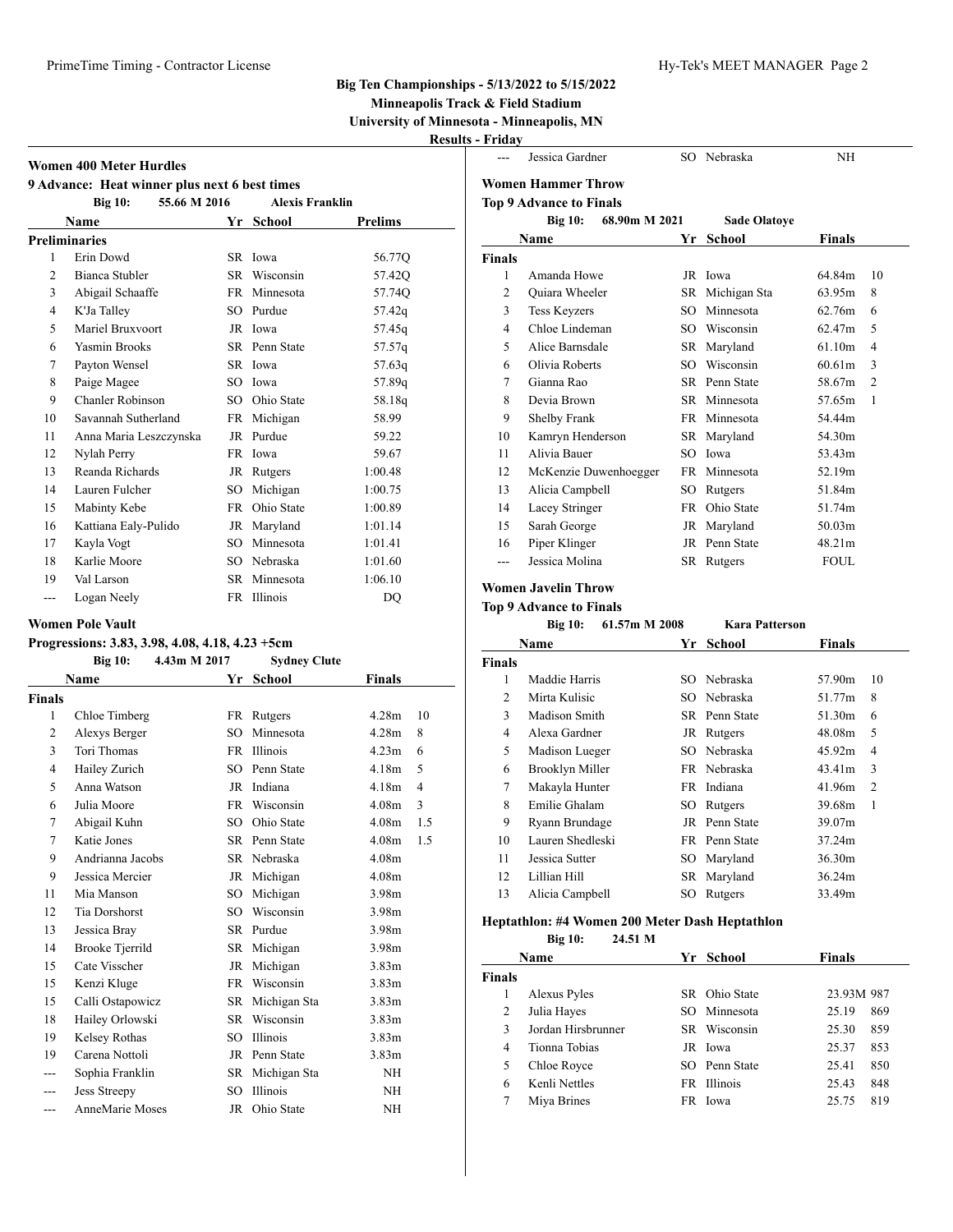**Minneapolis Track & Field Stadium**

**University of Minnesota - Minneapolis, MN**

**Results -**

| Finals  (Heptathlon: #4 Women 200 Meter Dash Heptathlon) |                   |  |                 |               |     |  |
|----------------------------------------------------------|-------------------|--|-----------------|---------------|-----|--|
|                                                          | <b>Name</b>       |  | Yr School       | <b>Finals</b> |     |  |
| 8                                                        | Theresa Mayanja   |  | SR Michigan     | 25.89         | 807 |  |
| 9                                                        | Kerrigan Myers    |  | SO Nebraska     | 26.13         | 786 |  |
| 10                                                       | Mackenzie Heyroth |  | SO Wisconsin    | 26.50         | 754 |  |
| 11                                                       | Clare McNamara    |  | SO Michigan     | 26.52         | 752 |  |
| 12                                                       | Avery Budz        |  | FR Michigan Sta | 26.75         | 733 |  |

# **Heptathlon: #1 Women 100 Meter Hurdles Heptathlon**<br>Big 10: 13.37 M

#### **Big 10: 13.37 M**

|        | <b>Name</b>        |     | Yr School       | <b>Finals</b> |       |
|--------|--------------------|-----|-----------------|---------------|-------|
| Finals |                    |     |                 |               |       |
| 1      | Alexus Pyles       | SR  | Ohio State      | 13.10         | 1,109 |
| 2      | Tionna Tobias      |     | JR Iowa         | 13.68         | 1,024 |
| 3      | Kerrigan Myers     |     | SO Nebraska     | 14.01         | 977   |
| 4      | Theresa Mayanja    |     | SR Michigan     | 14.04         | 973   |
| 5      | Miya Brines        |     | FR Iowa         | 14.09         | 966   |
| 6      | Mackenzie Heyroth  | SO. | Wisconsin       | 14.22         | 947   |
| 7      | Kenli Nettles      | FR  | <b>Illinois</b> | 14.34         | 931   |
| 8      | Jordan Hirsbrunner |     | SR Wisconsin    | 14.38         | 925   |
| 9      | Julia Hayes        | SO. | Minnesota       | 14.51         | 907   |
| 10     | Chloe Royce        | SO. | Penn State      | 14.56         | 901   |
| 11     | Clare McNamara     |     | SO Michigan     | 16.60         | 642   |
| 12     | Avery Budz         |     | FR Michigan Sta | 18.19         | 469   |

# **Heptathlon: #2 Women High Jump Heptathlon**

**Big 10: 1.77m M**

|                | <b>Name</b>        |      | Yr School       | <b>Finals</b>     |     |
|----------------|--------------------|------|-----------------|-------------------|-----|
| <b>Finals</b>  |                    |      |                 |                   |     |
| 1              | Kenli Nettles      | FR   | <b>Illinois</b> | 1.71 <sub>m</sub> | 867 |
| 2              | Avery Budz         | FR   | Michigan Sta    | 1.65m             | 795 |
| 2              | Alexus Pyles       | SR - | Ohio State      | 1.65m             | 795 |
| 2              | Kerrigan Myers     |      | SO Nebraska     | 1.65m             | 795 |
| $\overline{2}$ | Tionna Tobias      |      | JR Iowa         | 1.65m             | 795 |
| 2              | Jordan Hirsbrunner | SR   | Wisconsin       | 1.65m             | 795 |
| 2              | Mackenzie Heyroth  | SO.  | Wisconsin       | 1.65m             | 795 |
| 8              | Clare McNamara     | SO.  | Michigan        | 1.62m             | 759 |
| 8              | Chloe Royce        | SO.  | Penn State      | 1.62m             | 759 |
| 10             | Julia Hayes        | SO.  | Minnesota       | 1.59m             | 724 |
| 10             | Theresa Mayanja    | SR   | Michigan        | 1.59m             | 724 |
| 12             | Miya Brines        | FR   | Iowa            | 1.56m             | 689 |
|                |                    |      |                 |                   |     |

# **Heptathlon: #3 Women Shot Put Heptathlon**

|               | 13.81m M<br><b>Big 10:</b> |     |                 |                    |     |
|---------------|----------------------------|-----|-----------------|--------------------|-----|
|               | <b>Name</b>                | Yr. | School          | <b>Finals</b>      |     |
| <b>Finals</b> |                            |     |                 |                    |     |
| 1             | Jordan Hirsbrunner         | SR. | Wisconsin       | 12.92m             | 722 |
| 2             | Clare McNamara             | SO. | Michigan        | 12.67m             | 706 |
| 3             | Mackenzie Heyroth          | SO. | Wisconsin       | 12.29m             | 680 |
| 4             | Theresa Mayanja            |     | SR Michigan     | 12.07m             | 666 |
| 5             | Chloe Royce                |     | SO Penn State   | 11.22m             | 610 |
| 6             | Kenli Nettles              |     | FR Illinois     | 11.17m             | 606 |
| 7             | Tionna Tobias              |     | JR Iowa         | 10.86m             | 586 |
| 8             | Alexus Pyles               |     | SR Ohio State   | 10.07 <sub>m</sub> | 534 |
| 9             | Avery Budz                 |     | FR Michigan Sta | 9.65m              | 507 |

| Fridav |                |              |             |  |
|--------|----------------|--------------|-------------|--|
| 10     | Kerrigan Myers | SO Nebraska  | $9.63m$ 505 |  |
| -11    | Miya Brines    | FR Iowa      | 9.12m $472$ |  |
|        | Julia Hayes    | SO Minnesota | 7.71m 381   |  |

# **Men 200 Meter Dash**

# **9 Advance: Heat winner plus next 5 best times**

# **Big 10: 19.87 M 2017 Malik Moffett**

| Name           |                       | Yr              | <b>School</b> | <b>Prelims</b>    |
|----------------|-----------------------|-----------------|---------------|-------------------|
|                | <b>Preliminaries</b>  |                 |               |                   |
| $\mathbf{1}$   | Eric Harrison         |                 | SR Ohio State | 20.40Q0.5         |
| $\overline{c}$ | Antonio Mitchell II   | SR.             | Purdue        | 20.69Q1.3         |
| 3              | Khullen Jefferson     | SO.             | Iowa          | 20.75Q0.9         |
| $\overline{4}$ | Kion Benjamin         |                 | SO Minnesota  | 20.79Q1.6         |
| 5              | Lawrence Johnson      |                 | JR Wisconsin  | 20.79q 0.9        |
| 6              | Nadale Buntin         |                 | JR Rutgers    | 20.93q 0.9        |
| 7              | Antonio Laidler       | SO.             | Indiana       | $21.01q$ 1.6      |
| 8              | Praise Olatoke        |                 | JR Ohio State | $21.02q$ 1.6      |
| 9              | Kenny Benton          |                 | SR Indiana    | 21.04q 0.5        |
| 10             | <b>Austin Kresley</b> | SO.             | Iowa          | 21.07 1.3         |
| 11             | Devin Augustine       | FR              | Minnesota     | 21.16 0.5         |
| 12             | <b>Gratt Reed</b>     | JR              | Iowa          | 21.18 0.5         |
| 13             | Ka'mere Day           |                 | SO Penn State | 21.21 1.3         |
| 14             | Justin Becker         |                 | JR Purdue     | 21.31<br>0.9      |
| 15             | Alex Nelson           |                 | JR Nebraska   | 21.34 1.6         |
| 16             | Zidane Brown          | <b>FR</b>       | Ohio State    | 21.35 1.3         |
| 17             | Dacorey Ware          |                 | FR Illinois   | 21.43 0.9         |
| 18             | Declan Rustay         |                 | JR Illinois   | 21.55 0.5         |
| 19             | Colby Jennings        |                 | JR Minnesota  | 21.56 1.3         |
| 20             | Jacob Koerner         | FR              | Michigan      | 21.57<br>0.9      |
| 21             | Tyneilus Morrow       | SO              | Purdue        | 1.3<br>21.59      |
| 22             | Ryan McCloskey        | SO.             | Michigan      | 21.70 1.6         |
| 23             | Ezra Lewellen         | <b>FR</b>       | Purdue        | 21.79 1.3         |
| 24             | <b>Elliott Harris</b> | SO.             | Wisconsin     | 21.80 1.6         |
| 25             | James Bivins          | FR              | Rutgers       | 21.84<br>0.5      |
| 26             | Antonio Postell       | SO <sub>1</sub> | Michigan Sta  | 21.85 0.5         |
| 27             | Julian Tong           | FR              | Minnesota     | 22.04 0.9         |
| 28             | Kegan Anderson        | SO              | Illinois      | 22.71<br>1.6      |
| ---            | Armani Modeste        | SO.             | Ohio State    | <b>DNF</b><br>1.6 |

#### **Men 1500 Meter Run**

**Waterfall Start**

# **12 Advance: Top 3 from each heat plus next 3 best times Big 10: 3:38.56 M 1980 Jim Spivey**

| Name |                      | Yr.  | <b>School</b>   | <b>Prelims</b> |  |
|------|----------------------|------|-----------------|----------------|--|
|      | <b>Preliminaries</b> |      |                 |                |  |
| 1    | Jonathan Davis       | SR – | <b>Illinois</b> | 3:44.22Q       |  |
| 2    | Jackson Sharp        | SO.  | Wisconsin       | 3:45.05Q       |  |
| 3    | Adam Spencer         |      | FR Wisconsin    | 3:50.94Q       |  |
| 4    | Nick Foster          | JR   | Michigan        | 3:45.05Q       |  |
| 5    | <b>Brandon Hontz</b> |      | SR Penn State   | 3:46.19Q       |  |
| 6    | John Petruno         |      | JR Michigan Sta | 3:51.64Q       |  |
| 7    | Tom Dodd             |      | SR Michigan     | 3:45.25Q       |  |
| 8    | Owen Hoeft           | SR – | Minnesota       | 3:46.41Q       |  |
| 9    | <b>Billy Hill</b>    | SR.  | Rutgers         | 3:52.18Q       |  |
| 10   | Eli Hoeft            | SO.  | Minnesota       | 3:45.33q       |  |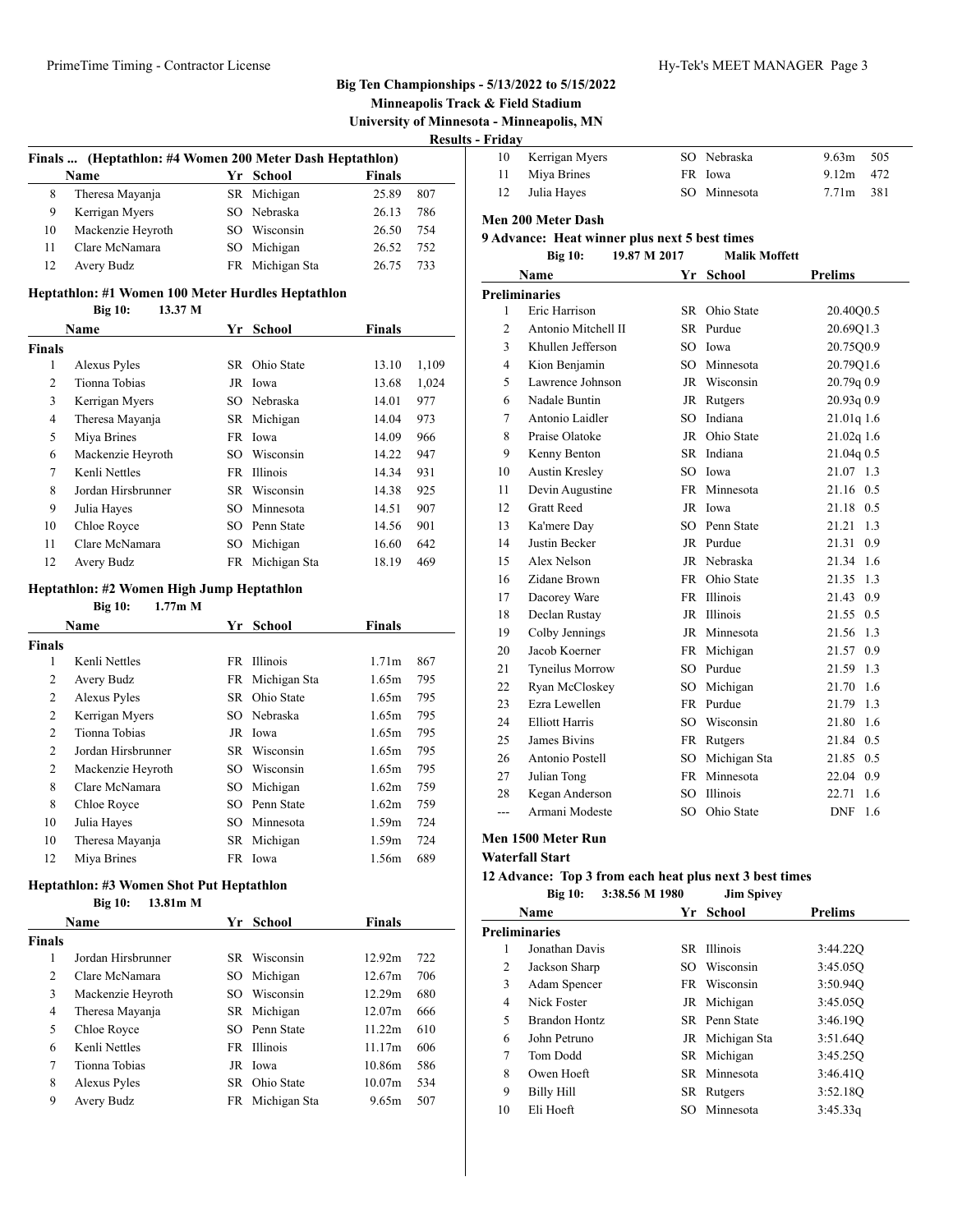**Minneapolis Track & Field Stadium University of Minnesota - Minneapolis, MN**

**Results - Friday**

 $\overline{\phantom{a}}$ 

| Preliminaries  (Men 1500 Meter Run) |                    |           |               |                |  |  |  |  |
|-------------------------------------|--------------------|-----------|---------------|----------------|--|--|--|--|
|                                     | Name               |           | Yr School     | <b>Prelims</b> |  |  |  |  |
| 11                                  | <b>Ben Veatch</b>  |           | SR Indiana    | 3:46.84q       |  |  |  |  |
| 12                                  | Gabriel Sanchez    | FR        | Indiana       | 3:46.94q       |  |  |  |  |
| 13                                  | Jack Meijer        |           | SO Wisconsin  | 3:46.95        |  |  |  |  |
| 14                                  | Will O'Brien       | SO.       | Illinois      | 3:47.49        |  |  |  |  |
| 15                                  | Anthony DeKraker   |           | JR Michigan   | 3:48.62        |  |  |  |  |
| 16                                  | Nathan Walker      |           | FR Purdue     | 3:49.36        |  |  |  |  |
| 17                                  | Jonah Powell       |           | FR Penn State | 3:50.70        |  |  |  |  |
| 18                                  | Anthony Hancock    | SO        | Michigan      | 3:51.93        |  |  |  |  |
| 19                                  | Kal Lewis          | SO.       | Iowa          | 3:52.15        |  |  |  |  |
| 20                                  | Luke Perelli       | FR        | Michigan Sta  | 3:52.20        |  |  |  |  |
| 21                                  | Will Landowne      | SR        | Michigan      | 3:52.32        |  |  |  |  |
| 22                                  | Dustin Horter      | SO.       | Indiana       | 3:55.27        |  |  |  |  |
| 23                                  | Alexander Penski   | FR        | Michigan Sta  | 3:55.66        |  |  |  |  |
| 24                                  | Owen Huard         | FR        | Michigan Sta  | 3:56.96        |  |  |  |  |
| 25                                  | Kevin Haas         |           | FR Penn State | 3:57.78        |  |  |  |  |
| 26                                  | <b>Brady Yoder</b> | <b>FR</b> | Purdue        | 3:57.89        |  |  |  |  |
| 27                                  | Jake Wickert       | SR        | Ohio State    | 3:58.11        |  |  |  |  |
| 28                                  | Tanner Piotrowski  | SO        | Penn State    | 3:58.48        |  |  |  |  |
| 29                                  | Christopher Hill   | SO        | Rutgers       | 4:01.14        |  |  |  |  |
| 30                                  | Tristan Forsythe   | SO.       | Indiana       | 4:01.79        |  |  |  |  |
| 31                                  | Gavin Richards     | SO        | Rutgers       | 4:03.55        |  |  |  |  |
| 32                                  | Cliff Carty        | FR        | Maryland      | 4:09.60        |  |  |  |  |

#### **Men 10000 Meter Run**

# **Waterfall start with two alleys and a one-turn stagger Hip 1-20 are in the front row, 14 inside 6 outside**

**Hip 20+ are in second row, 14 inside 6 outside**

|                | 28:45.25 M 1985<br><b>Big 10:</b> |     | <b>John Easker</b> |               |                |
|----------------|-----------------------------------|-----|--------------------|---------------|----------------|
|                | Name                              | Yr  | <b>School</b>      | <b>Finals</b> |                |
| Finals         |                                   |     |                    |               |                |
| 1              | Morgan Beadlescomb                |     | SR Michigan Sta    | 28:54.93      | 10             |
| $\overline{2}$ | Curtis Eckstein                   | SR. | Purdue             | 29:00.76      | 8              |
| 3              | <b>Bob Liking</b>                 | SO  | Wisconsin          | 29:01.28      | 6              |
| 4              | Evan Bishop                       | SO. | Wisconsin          | 29:03.72      | 5              |
| 5              | Tom Brady                         | JR  | Michigan           | 29:09.53      | 4              |
| 6              | Seth Hirsch                       | JR  | Wisconsin          | 29:11.99      | 3              |
| 7              | Charlie Wheeler                   | JR  | Wisconsin          | 29:15.05      | $\overline{2}$ |
| 8              | <b>Tyler Bowling</b>              |     | SR Purdue          | 29:18.78      | 1              |
| 9              | Abdifetah Ahmed                   | SO  | Michigan Sta       | 29:27.27      |                |
| 10             | Blake Selm                        | JR  | Purdue             | 29:33.79      |                |
| 11             | Devin Meyrer                      | SR  | Michigan           | 29:42.98      |                |
| 12             | Arjun Jha                         | SO. | Indiana            | 29:45.08      |                |
| 13             | <b>Bailey McIntire</b>            |     | SR Purdue          | 29:46.57      |                |
| 14             | <b>Ryan Martins</b>               |     | SR Nebraska        | 29:48.55      |                |
| 15             | Max Murphy                        | FR  | Iowa               | 29:57.75      |                |
| 16             | Fraser Wilson                     | SO  | Michigan Sta       | 29:59.51      |                |
| 17             | Zach Stewart                      | SO  | Michigan           | 30:04.59      |                |
| 18             | Ethan Cannon                      | SR. | Minnesota          | 30:05.22      |                |
| 19             | <b>Steven Stine</b>               | JR  | Michigan Sta       | 30:07.84      |                |
| 20             | Shuaib Aljabaly                   | FR  | Wisconsin          | 30:08.18      |                |
| 21             | Colin Yandel                      | SO. | Illinois           | 30:15.95      |                |
| 22             | Mark Freyhof                      |     | SR Nebraska        | 30:17.81      |                |
| 23             | Skylar Stidam                     | SO  | Indiana            | 30:19.98      |                |

| 24 | John Cuozzo   | SO Ohio State | 31:00.81   |
|----|---------------|---------------|------------|
| 25 | Ben Miller    | SO Indiana    | 31:27.96   |
| 26 | Eric Hamel    | SR Penn State | 31:31.90   |
| 27 | Colin Waters  | SO Penn State | 31:50.26   |
| 28 | Patrick Walsh | SR Rutgers    | 32:32.85   |
|    | Will Berger   | JR Rutgers    | <b>DNF</b> |
|    |               |               |            |

# **Men 400 Meter Hurdles**

# **9 Advance: Heat winner plus next 5 best times**

|                      | <b>Big 10:</b>        | 48.95 M 1985 | <b>Jon Thomas</b> |                |
|----------------------|-----------------------|--------------|-------------------|----------------|
|                      | Name                  | Yr           | <b>School</b>     | <b>Prelims</b> |
| <b>Preliminaries</b> |                       |              |                   |                |
| 1                    | Caleb Dean            | JR.          | Maryland          | 50.31Q         |
| $\overline{2}$       | Jameson Woodell       | <b>JR</b>    | Rutgers           | 50.52Q         |
| 3                    | Julien Gillum         | JR           | Iowa              | 50.98Q         |
| $\overline{4}$       | Drake Woody           | SO           | Iowa              | 51.27Q         |
| 5                    | Shaton Vaughn         |              | JR Indiana        | 51.01q         |
| 6                    | Davis Wenthe          | <b>FR</b>    | Wisconsin         | 51.04q         |
| 7                    | Phillip Jefferson     |              | FR Iowa           | 51.35q         |
| 8                    | Raymonte Dow          |              | JR Iowa           | 51.38q         |
| 9                    | DeVontae Ford         | <b>FR</b>    | <b>Illinois</b>   | 51.93q         |
| 10                   | Cory Berg             |              | SO Nebraska       | 51.96          |
| 11                   | Robert Williams       | SO.          | <b>Illinois</b>   | 52.04          |
| 12                   | David Palmer          | <b>SR</b>    | Ohio State        | 52.89          |
| 13                   | Zamen Siyoum          |              | FR Purdue         | 52.91          |
| 14                   | Micah Camble          | SO           | Indiana           | 53.22          |
| 15                   | Allen Taylor          |              | FR Penn State     | 53.63          |
| 16                   | Joseph Clifford       |              | FR Nebraska       | 53.84          |
| 17                   | Robert Hatch          |              | JR Wisconsin      | 54.06          |
| 18                   | Jaden Jackson         |              | JR Illinois       | 54.11          |
| 19                   | <b>Brandon Turpin</b> | SO           | Maryland          | 54.23          |
| 20                   | Gabe Piepergerdes     |              | SR Michigan       | 54.66          |
| 21                   | Godwin Kabanda        | SO.          | Penn State        | 55.12          |
| 22                   | <b>Tyler Drew</b>     |              | SO Nebraska       | 55.28          |
| 23                   | Kendel Hammock        | <b>JR</b>    | Michigan Sta      | 56.12          |
| 24                   | Drake Murphy          | <b>JR</b>    | Maryland          | 56.68          |
| 25                   | Clayton Keys          |              | SO Nebraska       | 57.34          |
| 26                   | Jabari Bryant         | SO           | Purdue            | 1:28.78        |
| ---                  | Micah Wood            | SO           | Rutgers           | DO             |

# **Men Hammer Throw**

#### **Top 9 Advance to Finals**

|               | 73.85m M 2018<br><b>Big 10:</b> | <b>Rudy Winkler</b> |                    |                |
|---------------|---------------------------------|---------------------|--------------------|----------------|
|               | Name                            | Yr School           | <b>Finals</b>      |                |
| <b>Finals</b> |                                 |                     |                    |                |
| 1             | Kostas Zaltos                   | SO Minnesota        | 71.40m             | 10             |
| 2             | Tyler Merkley                   | JR Penn State       | 70.08m             | 8              |
| 3             | Sean Mockler                    | FR Indiana          | 68.64m             | 6              |
| 4             | Alexander Talley                | SR Nebraska         | 68.03m             | 5              |
| 5             | Jake Kubiatowicz                | JR Minnesota        | 65.97m             | 4              |
| 6             | Kelly Cook Jr.                  | SR Purdue           | 64.53m             | 3              |
| 7             | Collin Burkhart                 | FR Penn State       | 62.27m             | $\overline{2}$ |
| 8             | Cole Hooper                     | SO Wisconsin        | 62.04m             | 1              |
| 9             | Kaleb Siekmeier                 | JR Minnesota        | 61.39m             |                |
| 10            | Henry Zimmerman                 | SO Nebraska         | 60.91 <sub>m</sub> |                |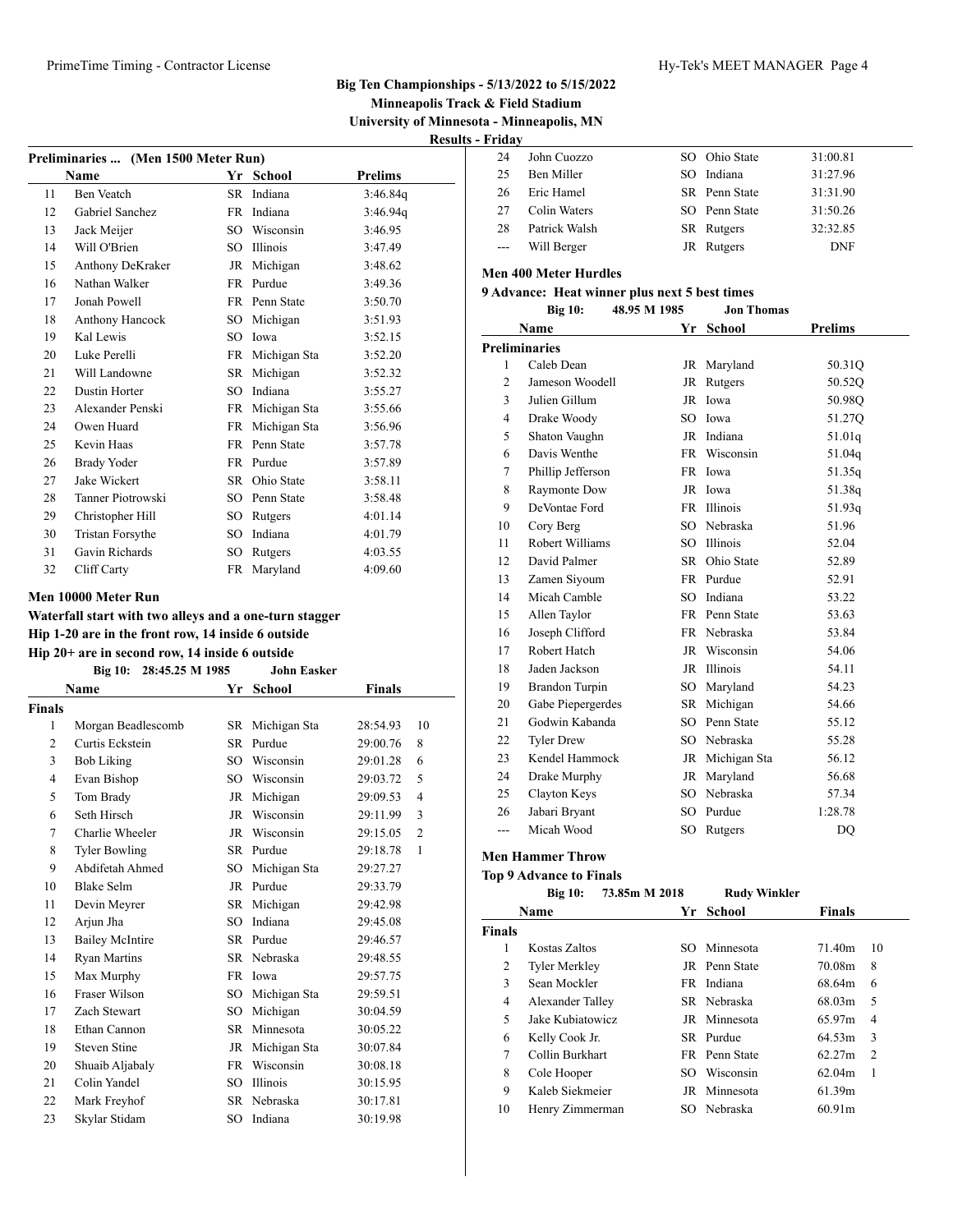**Minneapolis Track & Field Stadium University of Minnesota - Minneapolis, MN**

**Results - Friday**

|                | $2.12m$ M<br><b>Big 10:</b> |     |                 |                   |     |
|----------------|-----------------------------|-----|-----------------|-------------------|-----|
|                | Name                        | Yr. | School          | <b>Finals</b>     |     |
| <b>Finals</b>  |                             |     |                 |                   |     |
| 1              | Heath Baldwin               | SO. | Michigan Sta    | 2.03 <sub>m</sub> | 831 |
| $\overline{c}$ | Mason Mahacek               |     | JR Michigan     | 2.00 <sub>m</sub> | 803 |
| 3              | Jack Herkert                |     | JR Wisconsin    | 1.97m             | 776 |
| 4              | Austin West                 |     | SO Iowa         | 1.91 <sub>m</sub> | 723 |
| 4              | Isaiah Martin               |     | SR Purdue       | 1.91 <sub>m</sub> | 723 |
| 4              | Quinn Lansill               |     | FR Wisconsin    | 1.91 <sub>m</sub> | 723 |
| 4              | Ryan Talbot                 | SO  | Michigan Sta    | 1.91 <sub>m</sub> | 723 |
| 8              | Till Steinforth             | FR. | Nebraska        | 1.88m             | 696 |
| 9              | Aiden Ouimet                | SO. | <b>Illinois</b> | 1.85m             | 670 |
| 10             | Max Herkert                 | JR  | Wisconsin       | 1.82m             | 644 |
| 11             | Kolby Heinerikson           |     | SO Nebraska     | 1.76m             | 593 |

# **Decathlon: #2 Men Long Jump Decathlon**

**Big 10: 7.56m M**

| Name          |                   | Yr | <b>School</b>   | <b>Finals</b>     |     |
|---------------|-------------------|----|-----------------|-------------------|-----|
| <b>Finals</b> |                   |    |                 |                   |     |
|               | Till Steinforth   |    | FR Nebraska     | 7.10 <sub>m</sub> | 838 |
| 2             | Ryan Talbot       |    | SO Michigan Sta | 7.06m             | 828 |
| 3             | Austin West       |    | SO Iowa         | 7.02 <sub>m</sub> | 818 |
| 4             | Jack Herkert      |    | JR Wisconsin    | 6.85m             | 778 |
| 5             | Isaiah Martin     |    | SR Purdue       | 6.78m             | 762 |
| 6             | Aiden Ouimet      |    | SO Illinois     | 6.68m             | 739 |
| 6             | Heath Baldwin     |    | SO Michigan Sta | 6.68m             | 739 |
| 8             | Mason Mahacek     |    | JR Michigan     | 6.44m             | 684 |
| 9             | Max Herkert       | JR | Wisconsin       | 6.43m             | 682 |
| 10            | Quinn Lansill     | FR | Wisconsin       | 6.33m             | 659 |
| 11            | Kolby Heinerikson |    | SO Nebraska     | 6.27m             | 646 |

#### **Decathlon: #3 Men Shot Put Decathlon**

**Big 10: 15.41m M**

| Name           |                   | Yr  | School              | <b>Finals</b>      |     |
|----------------|-------------------|-----|---------------------|--------------------|-----|
| <b>Finals</b>  |                   |     |                     |                    |     |
| 1              | Heath Baldwin     |     | SO Michigan Sta     | 14.80m             | 777 |
| $\mathfrak{D}$ | Austin West       |     | SO Iowa             | 13.97m             | 727 |
| 3              | Isaiah Martin     |     | SR Purdue           | 13.46m             | 695 |
| 4              | Aiden Ouimet      | SO. | <b>Illinois</b>     | 13.33m             | 687 |
| 5              | Ryan Talbot       |     | SO Michigan Sta     | 13.20m             | 679 |
| 6              | Mason Mahacek     |     | JR Michigan         | 12.48m             | 636 |
| 7              | Till Steinforth   |     | FR Nebraska         | 12.29m             | 624 |
| 8              | Kolby Heinerikson |     | SO Nebraska         | 12.22m             | 620 |
| 9              | Jack Herkert      |     | <b>IR</b> Wisconsin | 12.00 <sub>m</sub> | 606 |
| 10             | Max Herkert       | JR  | Wisconsin           | 11.84m             | 597 |
| 11             | Ouinn Lansill     | FR  | Wisconsin           | 10.71 <sub>m</sub> | 528 |
|                |                   |     |                     |                    |     |

| Women - Team Rankings - 4 Events Scored |      |
|-----------------------------------------|------|
| 1) Wisconsin                            | 29   |
| 2) Nebraska                             | 25   |
| 3) Penn State                           | 22.5 |
|                                         |      |

4) Michigan State 20

|    | Finals  (Men Hammer Throw) |     |              |        |  |  |
|----|----------------------------|-----|--------------|--------|--|--|
|    | Name                       | Yr  | School       | Finals |  |  |
| 11 | Tyler Lienau               | SR  | Iowa         | 60.29m |  |  |
| 12 | Joshua Devries             | FR  | Michigan Sta | 59.22m |  |  |
| 13 | Sam Coil                   | JR  | Wisconsin    | 59.07m |  |  |
| 14 | Carter Hughes              | SO  | Minnesota    | 58.89m |  |  |
| 15 | <b>Jason Swarens</b>       | FR  | Wisconsin    | 58.56m |  |  |
| 16 | Johnny Vanos               | SR. | Purdue       | 57.55m |  |  |
| 17 | Kyle Lipscomb              | SΟ  | Rutgers      | 56.71m |  |  |
| 18 | Joshua Miller              | JR  | Ohio State   | 56.66m |  |  |
| 19 | Dan Ufearo                 | JR  | Wisconsin    | 56.60m |  |  |
| 20 | Jordan Hawkins             | SO  | Iowa         | 56.30m |  |  |
| 21 | <b>Tony Sommers</b>        | SR  | Michigan     | 55.91m |  |  |
| 22 | <b>Josh Marcy</b>          | SΟ  | Nebraska     | 54.92m |  |  |
| 23 | <b>Brian Keyes</b>         | SΟ  | Illinois     | 54.28m |  |  |
| 24 | Evan Johnson               | SO  | Ohio State   | 52.57m |  |  |
| 25 | Adam Hunt                  | SR. | Rutgers      | 51.74m |  |  |
|    | Zach Morrison              | SΟ  | Nebraska     | FOUL   |  |  |
|    |                            |     |              |        |  |  |

#### **Decathlon: #1 Men 100 Meter Dash Decathlon Big 10: 10.40 M**

| $P_{16}$ TV.<br>10.TV 111 |                   |     |                 |               |     |
|---------------------------|-------------------|-----|-----------------|---------------|-----|
| <b>Name</b>               |                   | Yr  | School          | <b>Finals</b> |     |
| <b>Finals</b>             |                   |     |                 |               |     |
| 1                         | Ryan Talbot       |     | SO Michigan Sta | 10.60         | 952 |
| 2                         | Austin West       |     | SO Iowa         | 10.68         | 933 |
| 3                         | Till Steinforth   |     | FR Nebraska     | 10.88         | 888 |
| 4                         | Mason Mahacek     | JR  | Michigan        | 10.94         | 874 |
| 5                         | Aiden Ouimet      | SO. | <b>Illinois</b> | 10.94         | 874 |
| 6                         | Isaiah Martin     |     | SR Purdue       | 11.02         | 856 |
| 7                         | Heath Baldwin     |     | SO Michigan Sta | 11.17         | 823 |
| 8                         | Kolby Heinerikson |     | SO Nebraska     | 11.25         | 806 |
| 9                         | Quinn Lansill     | FR. | Wisconsin       | 11.27         | 801 |
| 10                        | Jack Herkert      | JR  | Wisconsin       | 11.31         | 793 |
| 11                        | Max Herkert       | JR  | Wisconsin       | 11.45         | 763 |

#### **Decathlon: #5 Men 400 Meter Dash Decathlon**

**Big 10: 46.78 M**

| <b>Name</b>   |                    | Yr  | <b>School</b>   | <b>Finals</b> |     |
|---------------|--------------------|-----|-----------------|---------------|-----|
| <b>Finals</b> |                    |     |                 |               |     |
| 1             | <b>Austin West</b> |     | SO Iowa         | 47.18         | 949 |
| 2             | Ryan Talbot        |     | SO Michigan Sta | 47.82         | 918 |
| 3             | Mason Mahacek      |     | JR Michigan     | 49.51         | 837 |
| 4             | Quinn Lansill      |     | FR Wisconsin    | 49.65         | 831 |
| 5             | Aiden Ouimet       | SO. | Illinois        | 50.33         | 799 |
| 6             | Till Steinforth    |     | FR Nebraska     | 50.38         | 797 |
| 7             | Isaiah Martin      |     | SR Purdue       | 50.52         | 791 |
| 8             | Kolby Heinerikson  |     | SO Nebraska     | 51.08         | 765 |
| 9             | Max Herkert        | JR  | Wisconsin       | 51.77         | 735 |
| 10            | Heath Baldwin      | SO. | Michigan Sta    | 51.87         | 730 |
| 11            | Jack Herkert       | JR  | Wisconsin       | 52.40         | 707 |